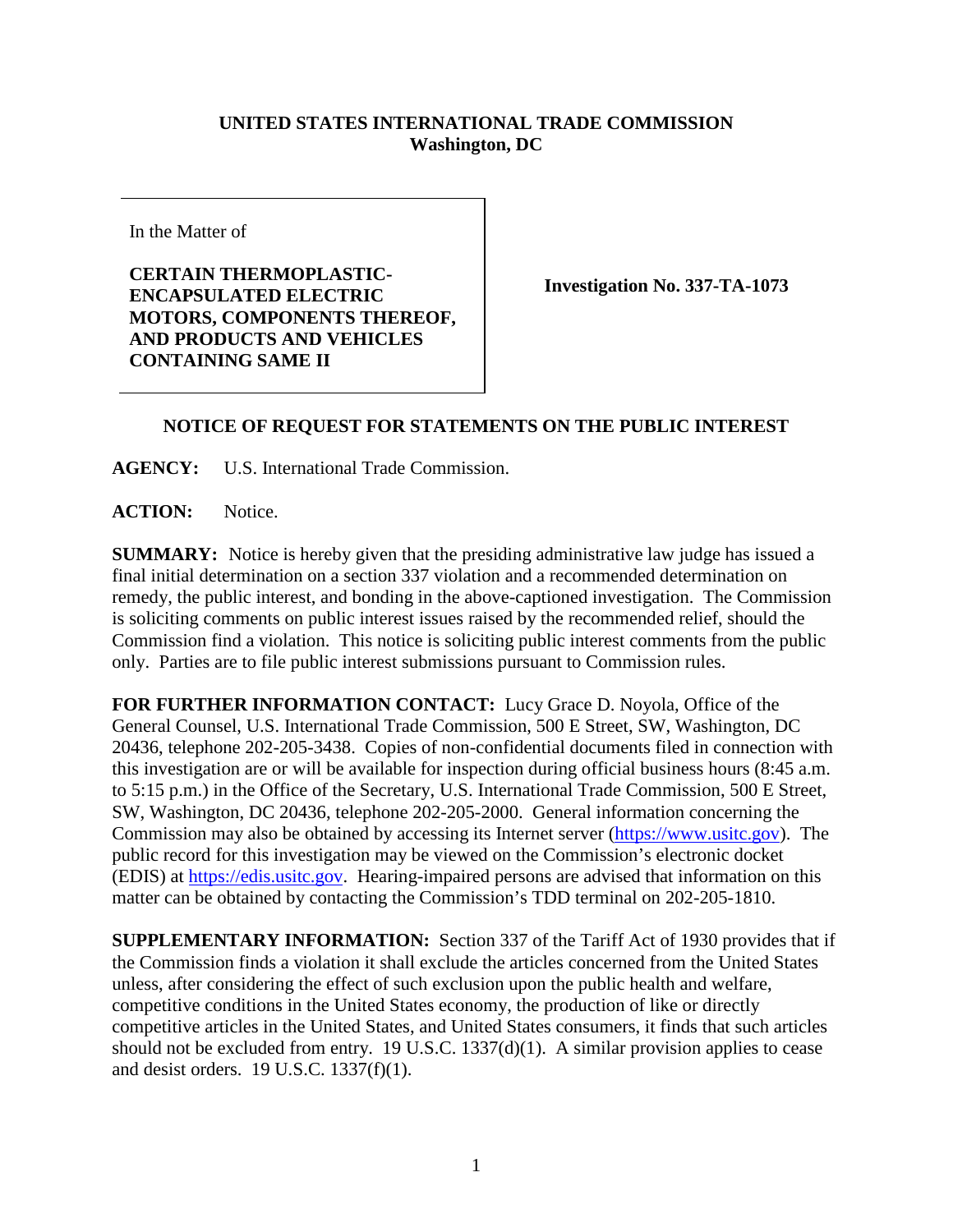The Commission is soliciting comments on public interest issues raised by the recommended relief should the Commission find a violation, specifically whether the Commission should issue: (1) a limited exclusion order ("LEO") directed to certain infringing thermoplastic-encapsulated electric motors, components thereof, and products and vehicles containing same; and (2) cease and desist orders ("CDOs") against respondents Aisin Holdings of America, Inc. of Seymour, Indiana; Aisin Technical Center of America, Inc. of Northville, Michigan; Aisin World Corporation of America of Northville, Michigan; Toyota Motor North America, Inc. of New York, New York; Toyota Motor Sales, U.S.A., Inc. of Torrance, California; Toyota Motor Engineering & Manufacturing North America, Inc. of Erlanger, Kentucky; Toyota Motor Manufacturing, Indiana, Inc. of Princeton, Indiana; and Toyota Motor Manufacturing, Kentucky, Inc. of Georgetown, Kentucky.

The Commission is interested in further development of the record on the public interest in these investigations. Accordingly, parties are to file public interest submissions pursuant to pursuant to 19 CFR 210.50(a)(4). In addition, members of the public are hereby invited to file submissions of no more than five (5) pages, inclusive of attachments, concerning the public interest in light of the administrative law judge's Recommended Determination on remedy, the public interest, and bonding issued in this investigation on November 27, 2018. Comments should address whether issuance of the LEO and CDOs in this investigation, should the Commission find a violation, would affect the public health and welfare in the United States, competitive conditions in the United States economy, the production of like or directly competitive articles in the United States, or United States consumers.

In particular, the Commission is interested in comments that:

- (i) explain how the articles potentially subject to the recommended orders are used in the United States;
- (ii) identify any public health, safety, or welfare concerns in the United States relating to the recommended orders;
- (iii) identify like or directly competitive articles that complainants, their licensees, or third parties make in the United States which could replace the subject articles if they were to be excluded;
- (iv) indicate whether complainants, complainants' licensees, and/or third party suppliers have the capacity to replace the volume of articles potentially subject to the recommended exclusion order and/or a cease and desist order within a commercially reasonable time; and
- (v) explain how the LEO and CDO would impact consumers in the United States.

Written submissions from the public must be filed no later than close of business on Monday, January 7, 2019.